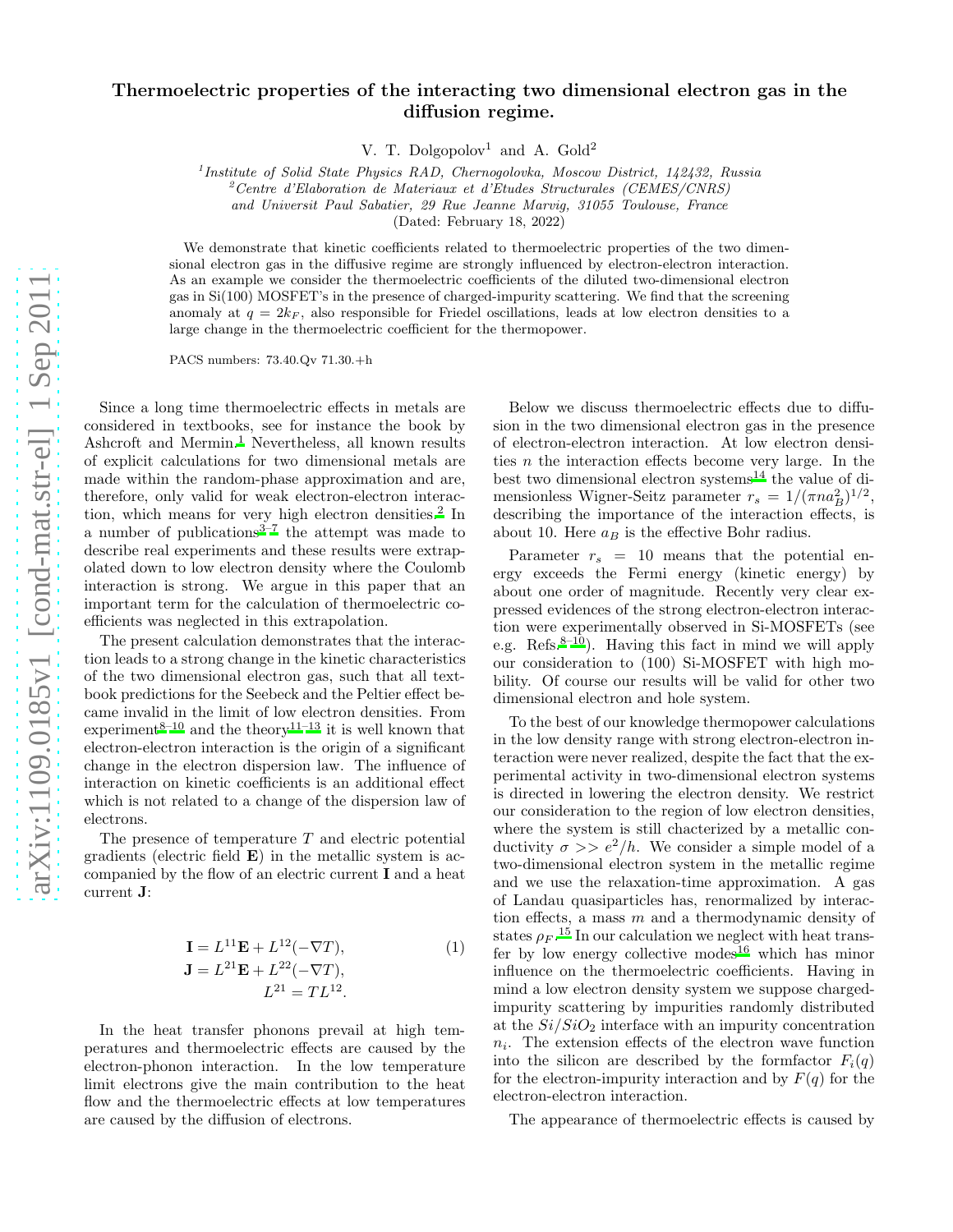the fact that the diffusion coefficient near the Fermi level is a function of the energy. A temperature gradient produces two diffusion streams of electrons: "cold" electrons moves along the temperature gradient and "hot" ones in the opposite direction. If the diffusion coefficient is independent of energy, charge transfer is absent. In the case of an energy independent transport scattering time the diffusion coefficient increases with energy, which leads to a charge flow opposite to the temperature gradient, i.e., to the appearance of a charge flow typical for ideal electron system. The contribution from an energy dependent transport scattering time should be added to this term.

For a strong electron-electron interaction the screening function and the transport scattering time show a peculiar behavior at the Fermi energy. Scattering processes for electrons below and above the Fermi level are differ-ent due to the difference in the screening properties<sup>[17](#page-3-11)[,18](#page-3-12)</sup> which can be also interpreted as additional scattering due to Friedel oscillations for high energy electrons<sup>[19](#page-3-13)</sup>. On the first glance this peculiar behavior of the screening function gives only small contributions to the transport scat-tering time and can be omitted for zero temperature.<sup>[17](#page-3-11)[,18](#page-3-12)</sup> However, the contribution to the energy dependence of the diffusion coefficient has the same order of magnitude as other terms and is therefore very important. This effect was never considered in the past and will be shown in the following.

Below we show that the "ideal electron system" contribution to the energy dependence of the diffusion coefficient for a strong electron-electron interaction is compensated in part by the energy dependence of the transport scattering time. As a result the Seebeck effect and Peltier effect at low electron densities are expected to be significantly smaller than those for a non- interacting electron gas and even might change the sign.[20](#page-3-14)

Thermoelectric coefficients are sensitive to the energy dependence of the transport scattering time and are equal to

<span id="page-1-5"></span>
$$
L_d^{12} = \frac{L_d^{21}}{T} = \frac{g_v e}{2\pi^2} \int \int \mathbf{v}_k \mathbf{v}_k \tau_0(\varepsilon) \frac{(\varepsilon - \varepsilon_F)}{T} \left(\frac{dS}{|v_k|}\right) \left(-\frac{\partial f^0}{\partial \varepsilon}\right) d\varepsilon \tag{2}
$$

where  $v_k$  is the electron velocity,  $dS = |k| d\phi$ ,  $f^0$  is the Fermi-Dirac distribution function, and  $g_v$  is the valley degeneracy.

The transport scattering time  $\tau_0(\varepsilon)$  for a particle of energy  $\varepsilon$  in lowest order of the random potential  $\lt$  $|U(q)|^2 >$  is given by <sup>[17](#page-3-11)[,21](#page-3-15)</sup>

$$
\frac{1}{\tau_0(\varepsilon)} = \frac{1}{2\pi\hbar\varepsilon} \int_0^{2k} dq \frac{q^2}{(4k^2 - q^2)^{1/2}} \frac{\langle |U(q)|^2 \rangle}{\epsilon(q)^2}, \quad (3)
$$

where  $\langle |U(q)|^2 \rangle = n_i V(q)^2 F_i(q)^2$  with  $V(q) =$  $2\pi e^2/\epsilon_L q$ , and  $\epsilon_L = \frac{1}{2}(\epsilon_{sc} + \epsilon_{ins})$  is the dielectric constant of the background material.  $\!^{21}$  $\!^{21}$  $\!^{21}$ 

For a non-interacting electron gas with short-range random potential as disorder the time  $\tau_0$  is independent of energy and only the "ideal electron system" contribu-

tion to the thermoelectric coefficients exists. In this case the thermopower is given by the well known expression

<span id="page-1-6"></span>
$$
S_{d0} = -\frac{L_{12}}{L_{11}} = -\frac{L_{12}}{\sigma_0} = -\frac{\pi g_v k_B^2 m T}{3en}, k_B T \ll \varepsilon_F.
$$
 (4)

Here m is electron effective mass.

With the aim to take into account the screening of impurities and especially the anomalous screening for  $q >$  $2k_F$  we write

<span id="page-1-0"></span>
$$
\epsilon(q) = \epsilon_1(q)[1 - \frac{V(q)(1 - G(q))\rho_F F(q)}{\epsilon_1(q)}
$$

$$
(1 - \frac{4k_F^2}{q^2})^{1/2}\Theta(q^2 - 4k_F^2)], \qquad (5)
$$

where  $\epsilon(q)$  is the screeing function of the two dimensional electron system,  $G(q)$  describes the local-field correction for exchange and correlations effects not taken into ac-count in the random-phase approximation.<sup>[22](#page-3-16)</sup>  $\Theta(x)$  is the step function with  $\Theta(x) = 1$  for  $x \geq 0$  and  $\Theta(x) = 0$  for  $x < 0$ .  $\epsilon_1(q)$  is defined by

<span id="page-1-1"></span>
$$
\epsilon_1(q) = 1 + V(q)F(q)(1 - G(q))\rho_F \tag{6}
$$

We use for the explicit calculation the local-field corrections in the Hubbard (H) approximation  $G(q) = G_H(q)$ where an analytical expression is available as

$$
G_H(q) = \frac{1}{2g_v} \frac{q}{(q^2 + k_F^2)^{1/2}}.\tag{7}
$$

For Si(100) MOSFET structures the valley degeneracy factor is  $g_v = 2$ .

With Eqs.  $(5,6)$  $(5,6)$  we can write inverse transport scattering time as

<span id="page-1-2"></span>
$$
\frac{1}{\tau_0(\varepsilon)} = \frac{1}{\tau_0(\varepsilon_F)} + \frac{1}{\tau_1(\varepsilon)}.\tag{8}
$$

For low temperatures only terms proportional to  $(\varepsilon (\varepsilon_F)/\varepsilon_F$  need to be taken into account in the energy development of the transport scattering time in Eq. [8.](#page-1-2) Only these terms will be important for the calculation of  $L_{ij}$ for low temperatures.

We evaluate the energy independent part as

<span id="page-1-3"></span>
$$
\frac{1}{\tau_0(\varepsilon_F)} \simeq \frac{4m}{\pi \hbar^3} \frac{\langle |U(2k_F)|^2 \rangle}{[\epsilon_1(2k_F)]^2} \int_0^1 \frac{x^2 dx}{[1-x^2]^{1/2}} =
$$

$$
= \frac{m}{\hbar^3} \frac{\langle |U(2k_F)|^2 \rangle}{[\epsilon_1(2k_F)]^2}.
$$
(9)

The contributions to  $\frac{1}{\tau_1(\varepsilon)}$  consist of two terms:

<span id="page-1-4"></span>
$$
\frac{1}{\tau_1(\varepsilon)} \simeq (\varepsilon - \varepsilon_F) \frac{m}{\hbar^3} \frac{\partial}{\partial \varepsilon} \left[ \frac{\langle |U(2k)|^2 \rangle}{[\varepsilon_1(2k)]^2} \right]_{\varepsilon = \varepsilon_F} + \frac{(\varepsilon - \varepsilon_F)}{\varepsilon_F} \frac{2m}{\hbar^3}
$$
\n
$$
\Theta(\varepsilon - \varepsilon_F) V(2k_F) F(2k_F) (1 - G(2k_F)) \rho_F \frac{\langle |U(2k_F)|^2 \rangle}{\varepsilon_1^3 (2k_F)}.
$$
\n(10)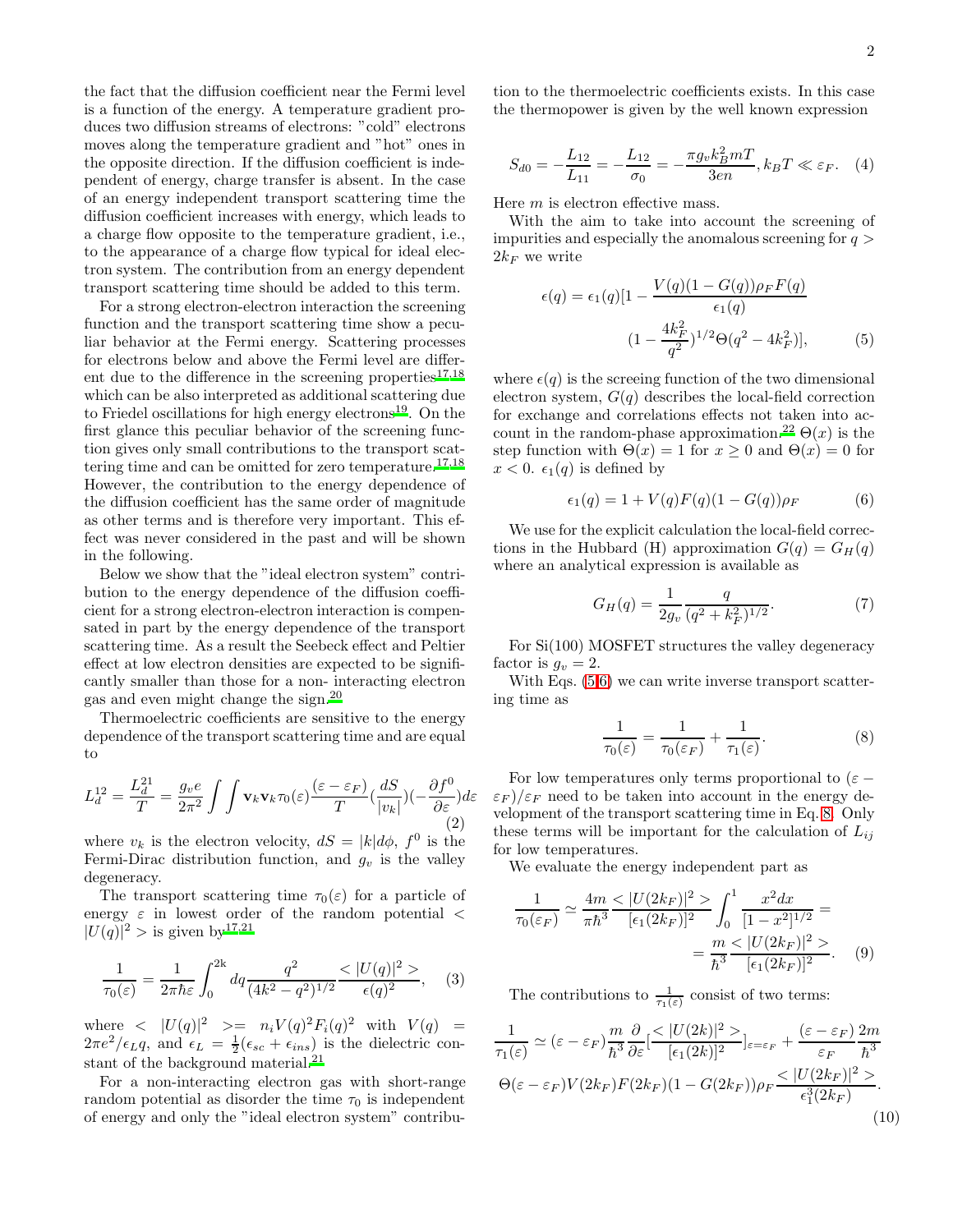As we will see, the first is the regular term of the expansion and gives only a small contribution to thermoelectric coefficients at low electron densities. More important is the second non-analytic term in the energy expansion of the transport scattering time.

From Eq.  $(9)$  and Eq.  $(10)$  it follows

$$
\frac{1}{\tau_1(\varepsilon)} = \frac{1}{\tau_0(\varepsilon_F)} \frac{\varepsilon - \varepsilon_F}{\varepsilon_F} [B(\varepsilon_F) + 2C(\varepsilon_F)\Theta(\varepsilon - \varepsilon_F)], \tag{11}
$$

where  $B(\varepsilon_F) = [B_1(\varepsilon_F) + B_2]$  is the sum of two terms. One of the terms in square brackets describes the contribution of form factors and is equal to

$$
B_1(\varepsilon_F) = \frac{1}{8}(15 - 33\frac{\epsilon_{ins}}{\epsilon_{sc}})\frac{k_F}{b} - \frac{1}{\epsilon_1(2k_F)},\tag{12}
$$

where  $b = (48\pi m_{\perp}e^2 N^*/\epsilon_{sc})^{1/3},$   $N^* = N_{depl} + \frac{11}{32}n$  , and  $\frac{k_F}{b} \ll 1$ .

The second term  $B_2$  is caused by the local-field correction and is independent of electron density and equal to

$$
B_2 \simeq \frac{1}{5^{3/2}g_v - 5}.\tag{13}
$$

For  $g_v = 2$  we have  $B_2 \simeq 0.06$  and for  $g_v = 1$  we have  $B_2 \simeq 0.16$ . The function  $C(\varepsilon_F)$  is expressed by:

$$
C(\varepsilon_F) \simeq 1 - \frac{1}{\epsilon_1(2k_F)}.\tag{14}
$$

This  $C(\varepsilon_F)$  term describes the non-analytical behavior of the energy expansion of the transport scattering time and will be the origin of anomalous temperature dependencies. The transport scattering time is then given by

<span id="page-2-0"></span>
$$
\tau(\varepsilon) = \tau_0(\varepsilon_F)(1 - \frac{\varepsilon - \varepsilon_F}{\varepsilon_F} [B(\varepsilon_F) + 2C(\varepsilon_F)\Theta(\varepsilon - \varepsilon_F)])
$$
\n(15)

After substitution of Eq.  $(15)$  into Eq.  $(2)$  we obtain the final result for  $g_v = 2$ 

<span id="page-2-1"></span>
$$
L_d^{12} \simeq [-0.06 + \frac{2}{\epsilon_1 (2k_F)} - \frac{15 - 33 \frac{\epsilon_{ins}}{\epsilon_{sc}}}{8} \frac{k_F}{b}] \frac{\pi e \tau_0(\varepsilon_F)}{3} k_B^2 T.
$$
\n(1)

Note that the "ideal electron system" contribution and the main term in the non-analytical energy dependence of the transport scattering time cancel each other. In the limit of very small electron density Eq. [\(16\)](#page-2-1) reads

<span id="page-2-2"></span>
$$
L_d^{12} \simeq [-0.06 + \frac{2}{g_v r_s \frac{m}{m_b} (\frac{g_v}{2})^{\frac{1}{2}} (1 - \frac{0.45}{g_v})} - 0.47 (\frac{k_F}{b})]^{\frac{\pi e \tau_0 (\varepsilon_F)}{3}} k_B^2 T.
$$
 (17)

Here effective mass  $m$  is renormalized by interaction effects and  $m_b$  is the value for the band mass.

Eqs. [\(16](#page-2-1)[,17\)](#page-2-2) show us that within the accuracy of our calculations the diffusion thermoelectric coefficients in the regime of strong electron-electron interaction are significantly lower than the values expected for the case of a normal metal with weak interaction. Similar behavior is observed in experiment. [23](#page-3-17) Moreover, there is a contribution which leads to the sign change of the thermoelectric coefficient  $L_d^{12}$  at very low electron densities, reachable in remote doped Si/SiGe heterostructures, where the Coulomb interaction is strong.

In our model the thermopower at low temperatures is given by the following expression

$$
S_d = -\frac{\pi^2 k_B^2 T}{3e \varepsilon_F} [1 - B(\varepsilon_F) - C(\varepsilon_F)], k_B T \ll \varepsilon_F. \quad (18)
$$

It clearly shows the importance of the Coulomb interaction by the factor  $C(\varepsilon_F)$  containing explicitly and in analytical form the interaction potential including exchange and correlation. The appearance of this factor  $C(\varepsilon_F)$  in the formula for the thermoelectric power of an interacting 2DEG is the new result of our paper. This factor does not appear in three-dimensional systems because there the non-analytical term in the scattering time is much smaller. But we expect that a similar term should exist in the one-dimensional interacting electron gas.

The parameter  $B(\varepsilon_F)$  also can be written as

$$
B(\varepsilon_F) = -\frac{\varepsilon_F}{\tau_0(\varepsilon_F)} \left[\frac{d\tau_0(\varepsilon)}{d\varepsilon}\right]_{\varepsilon = \varepsilon_F^-}.\tag{19}
$$

We stress that the derivative must be taken at an energy from below the Fermi energy  $\varepsilon = \varepsilon_F^ \bar{F}$  in order to avoid the non-analytic behavior of the transport scattering time. This term  $B(\varepsilon_F)$  is in agreement with earlier results on the thermopower.<sup>[3](#page-3-2)[–5](#page-3-18)[,7](#page-3-3)</sup>

For (100)Si MOSFET systems with intermediate electron density  $(3 - 10) * 10^{11}$ cm<sup>-2</sup> we evaluate the thermopower as

<span id="page-2-3"></span>
$$
S_d \simeq -\frac{r_s^2 a_B^2 m}{3e\hbar^2} k_B^2 T[1.3 \frac{m_b}{m r_s} - 0.47 \frac{k_F}{b} - 0.06]. \tag{20}
$$

(16) It is interesting to compare Eq[.20](#page-2-3) and Eq[.4.](#page-1-6) At low density  $(r_s \gg 1)$  the absolute value of thermopower is strongly decreased and the dependence on the electron density is expected to be rather weak, because  $S_d \propto r_s$ .

Until now we have discussed only the low temperature behavior of the thermoelectric coefficients. In experiment the temperature interval for the diffusion regime conventionally is defined as the interval in which the thermopower is proportional to the temperature. For the thermopower in the diffusive regime we get linear corrections, which are anomalous due to the anomalous screening in two dimensions. We conclude that  $S_d/T = c_1 + c_2T$ .  $c_1$  was calculated in the present paper.

For more realistic calculations and the comparison with real experimental results one needs all disorder parameters such as the density of impurities, the parameters